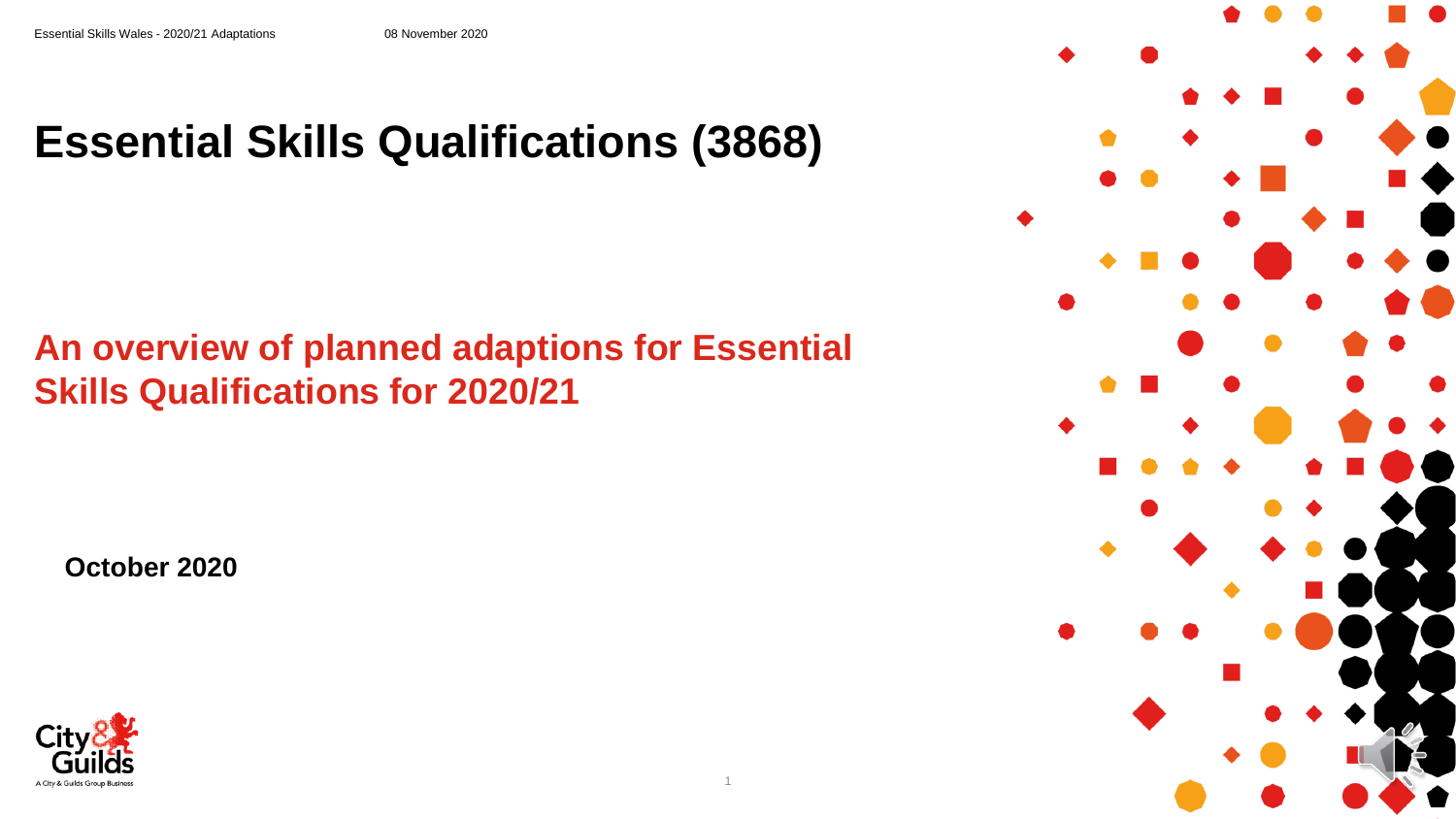## **Essential Skills Qualifications (Wales)**

The Asset Management Group (AMG - City & Guilds, Pearson, WJEC and Agored Cymru) have met with Qualification Wales to discuss the way forward for the academic year 2020/21

It has been agreed that the AMG will review the situation at regular intervals to take account on public health advice and the Covid-19 situation – but the plan is to work back towards teaching, learning & assessment as normal

To mitigate the disruption to teaching, learning and assessment of the Essential Skills Wales qualifications, the following arrangements have been agreed with Qualifications Wales

> These arrangements update and replace any previous arrangements communicated by the ESW awarding bodies. It is recognised that these arrangements may still present challenges for some centres; however, in putting these in place, the ESW awarding bodies have considered both the pathway for a return to the standard assessment model, alongside issues relating to the manageability, validity and reliability of the Essential Skills Wales qualifications.



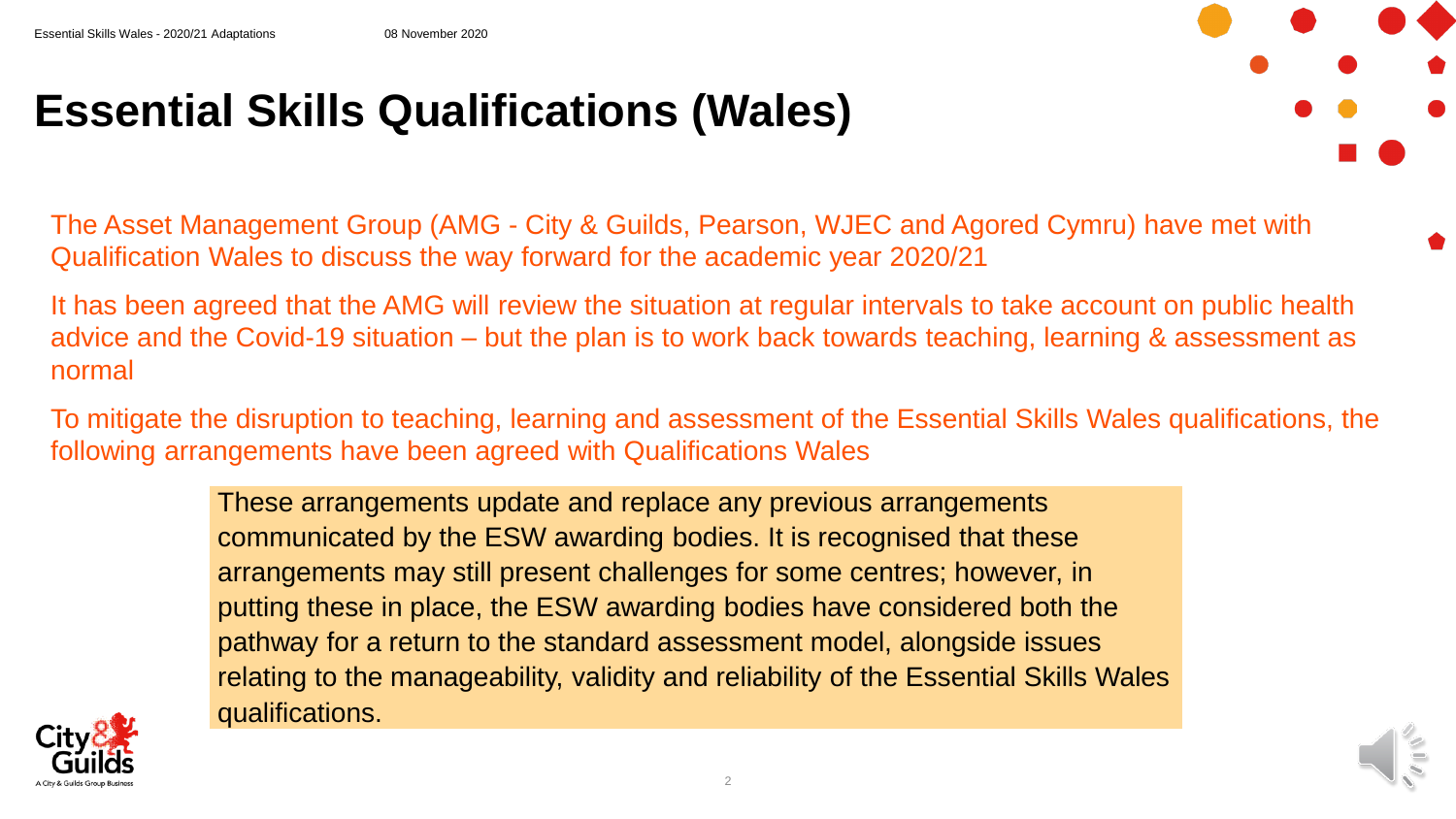# **Essential Communication Skills and Essential Application of Number Skills** Guidance for Assessment

### **Entry Level ECommS and EAoNS:**

- There are no adaptations for Entry Level assessments.
- Candidates will need to complete the Controlled Task under supervised conditions

### **Level 1, Level 2 and Level 3 – Learners who are registered and on programme and will complete their ESW qualification by 30 November 2020 –**

- Candidates must successfully complete the Confirmatory Test under invigilated conditions
- They are not required to complete the Controlled Task this component should be claimed in Walled Garden on successful completion of the test.
- Centres will need to ensure that learners have followed a substantive programme of learning

#### **From 1 December 2020 – Learners due to complete after 30 November or new learners registered from 1 December:**

- Candidates must successfully complete the Confirmatory Test under invigilated conditions
- In addition candidates must complete one of two Controlled Tasks this can be assessed **without** invigilation



tigation for Essential Skills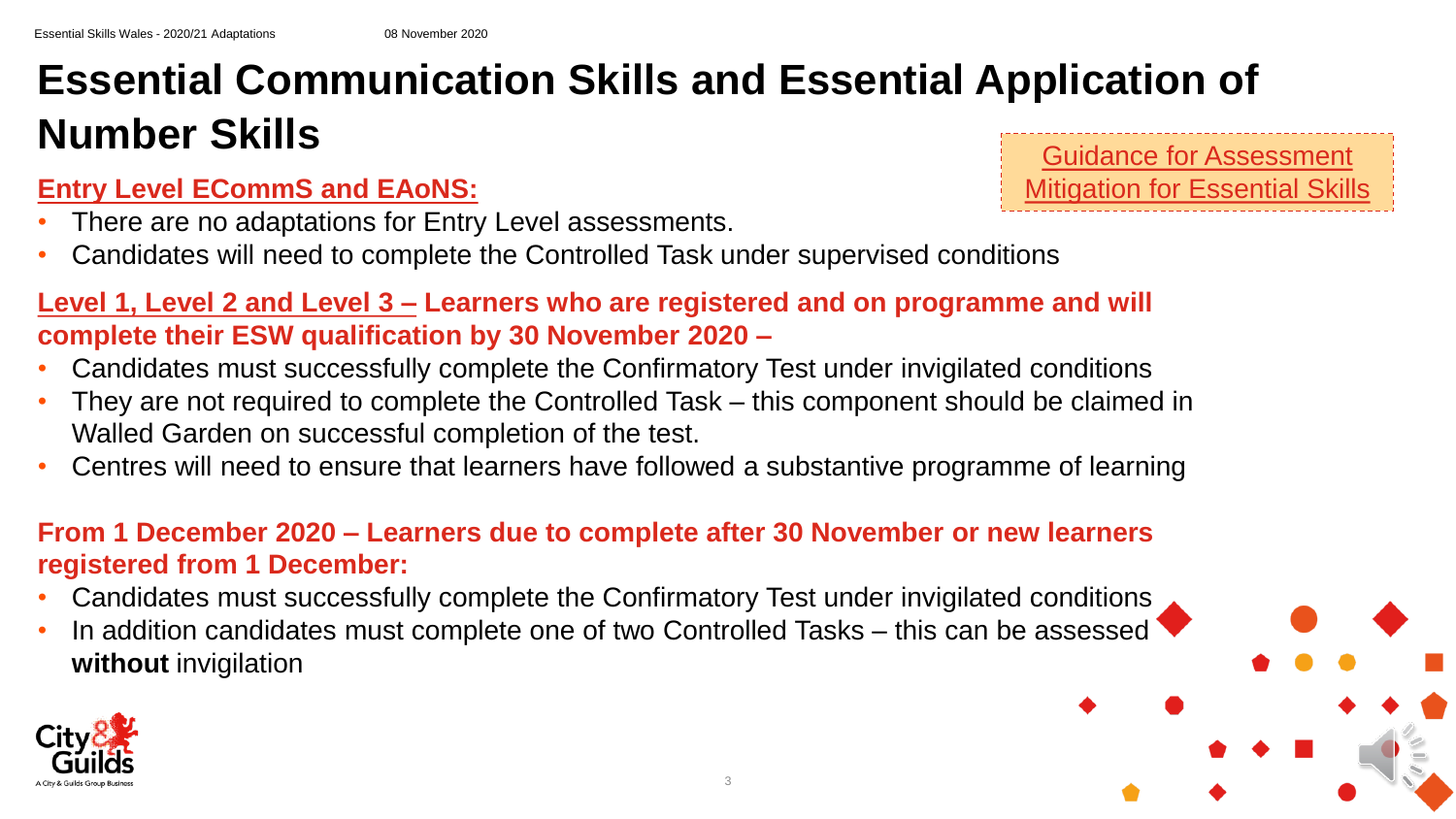### **Essential Digital Literacy Skills**

#### **Entry Level EDLS:**

- There are no adaptations for Entry Level assessments.
- Candidates will need to complete the Controlled Task under supervised conditions

#### **Level 1, Level 2 and Level 3 EDLS - From 1 October 2020 - For all learners the following arrangements apply:**

- **Candidates need to complete a Controlled Task**
	- There will be a choice of two tasks
	- The task does not need to be done under invigilated / supervised conditions
	- Security of the live task must be maintained, either by using a collaborative tool / platform or password protecting **this must not be the password from Walled Garden used to protect papers on the website**
	- We are making word versions of the Candidate and Assessors' packs available on the website to support remote delivery and assessment
- **Candidates need to complete the structured discussion part of the task** 
	- This can be done either individually or part of a small group
	- The discussion may be carried out remotely and the recording made available for internal and external verification together with the candidate's notes

4

#### **We recommend that the standard assessment time allowances are adhered to**



Guidance for Assessment [Mitigation for Essential Skills](https://www.cityandguilds.com/-/media/cityandguilds-site/documents/covid-19/esw-mitigation-guide-2020-21-pdf.ashx?la=en&hash=46BFFF1981F7A627A0C69BB863DB4AAA937DB143)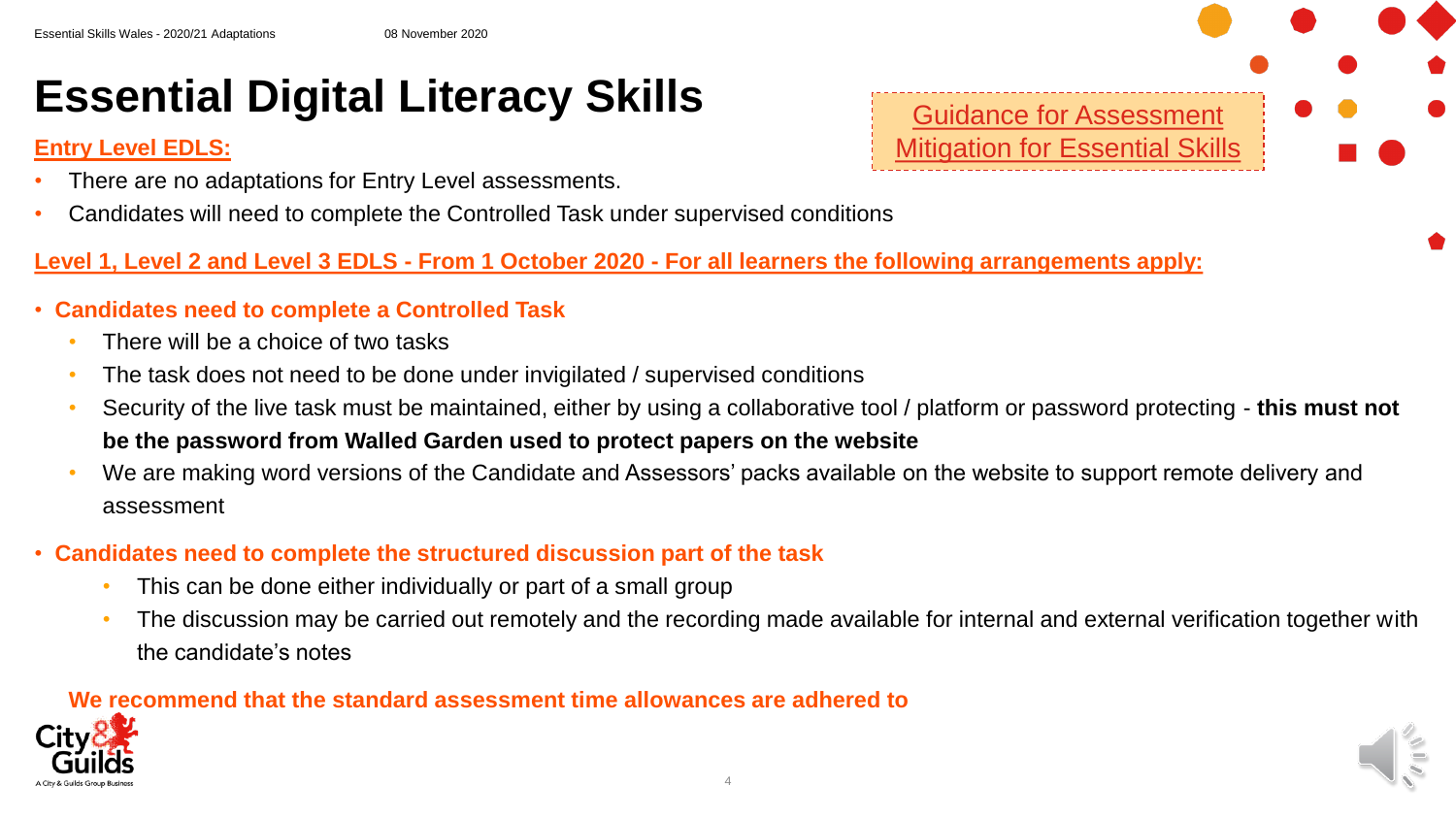### **Essential Employability Skills**

Guidance for Assessment [Mitigation for Essential Skills](https://www.cityandguilds.com/-/media/cityandguilds-site/documents/covid-19/esw-mitigation-guide-2020-21-pdf.ashx?la=en&hash=46BFFF1981F7A627A0C69BB863DB4AAA937DB143)

#### **Entry Level – EES:**

There are no adaptions proposed for this qualification.

#### **Level 1, Level 2 and Level 3 EES:**

- The controlled task must be completed without adaptation
- The structured discussion must be completed
	- This can be carried out remotely and the recording, together with the candidate's notes retained for internal and external quality assurance



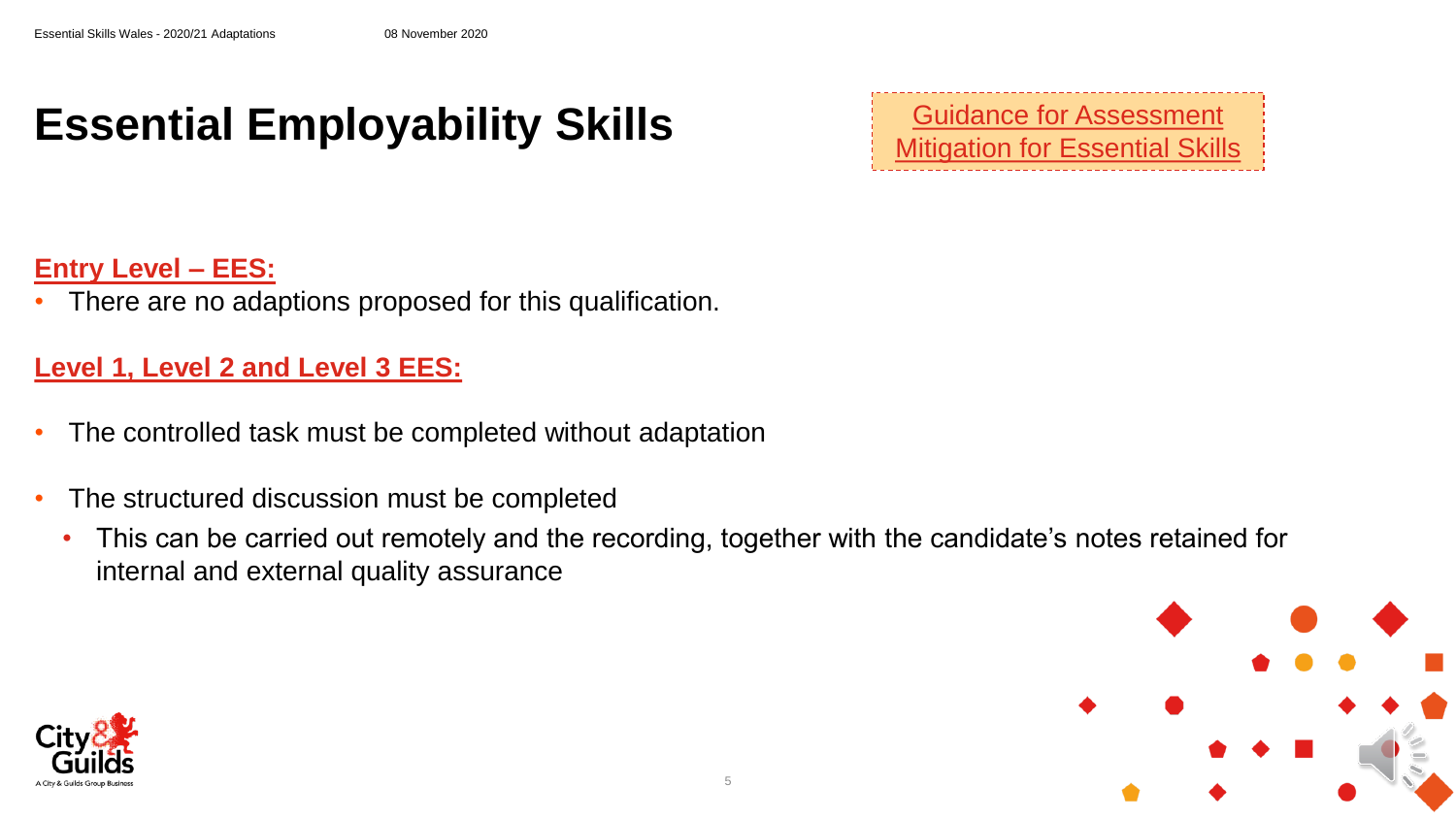### **Appeals from CAG/Partial completion process**



- A number of these appeals are late partial completion and we have formulated a late partial completion process to be followed.
- Centres will be required to complete a form which is available from the Covid-19 page: <https://www.cityandguilds.com/covid-19/nations>
	- The form asks for details of the individual learner and each component
	- There is a requirement to provide a rationale for the late submission of the partial claims
	- The form must be signed off by the Head of Centre or their nominee



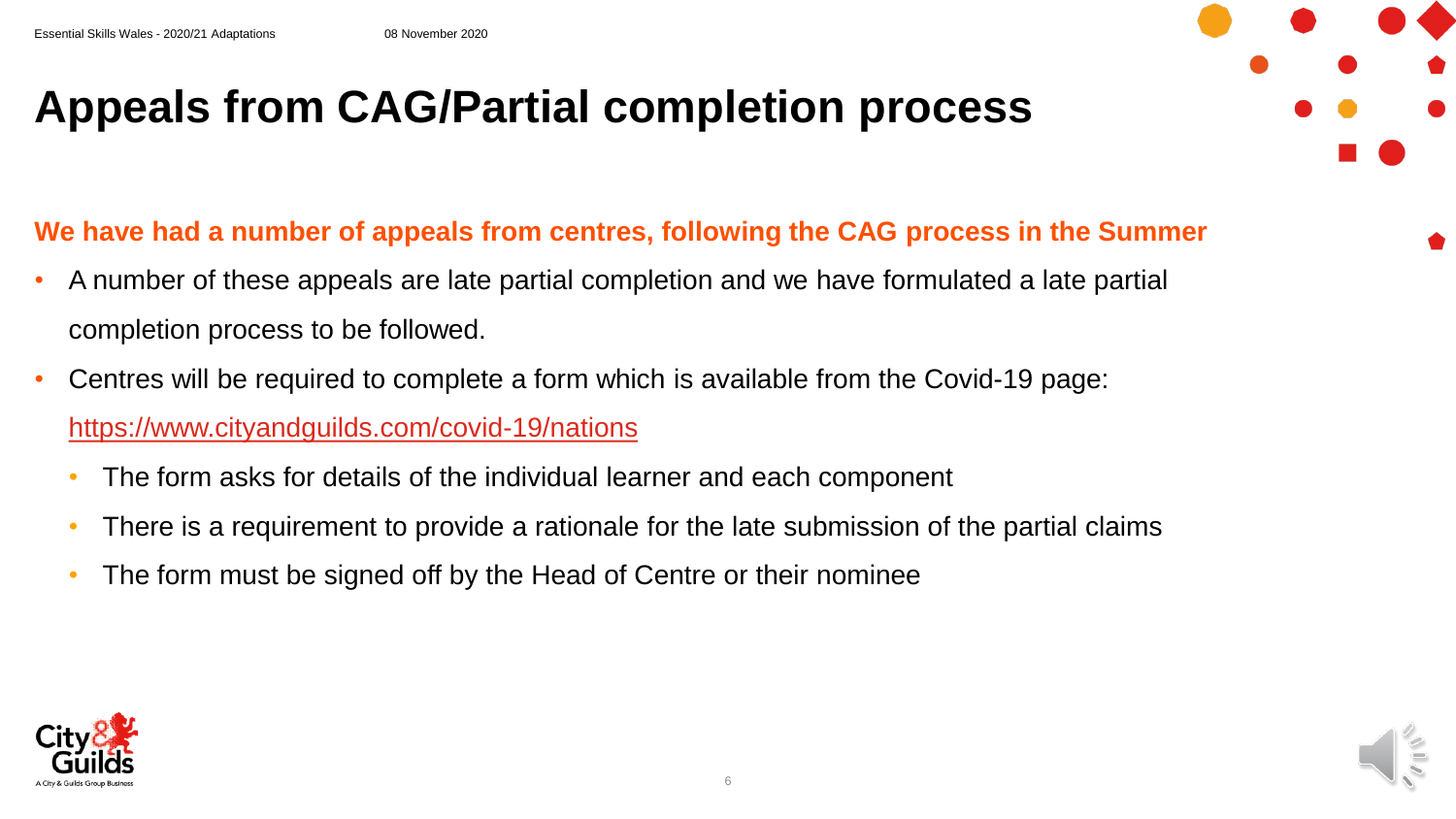# **Monitoring of any ongoing impact resulting from Covid-19 restrictions**

• The Asset Management Group will continue to monitor and review any ongoing Covid-19 restrictions and their potential to disrupt learner access to assessment with a view to returning to the standard assessment model when it is feasible to do so.

> In order to protect the validity and integrity of the qualification for the long term, centres must have completed teaching and learning across the full content of the qualification.



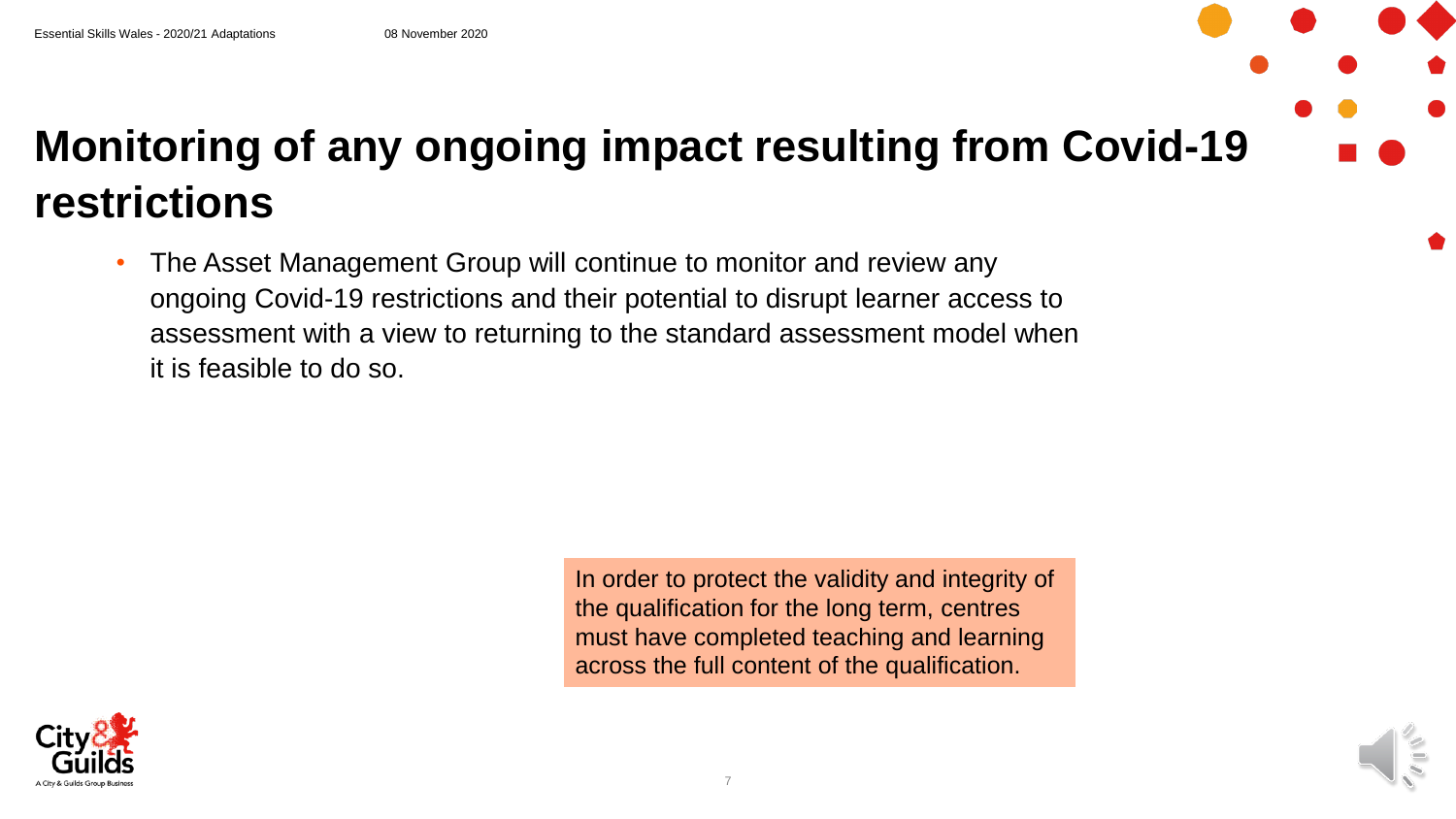### **Essential Skills Qualifications (Wales)**

#### **Remote Invigilation**

- The members of the AMG are exploring remote proctoring we are **all** at early stages
- City & Guilds has launched a pilot of remote invigilation for EPA in England, the situation for high stakes qualifications such as Functional Skills and Essential Skills is that it is being explored but we are not yet in a position to be able to offer this



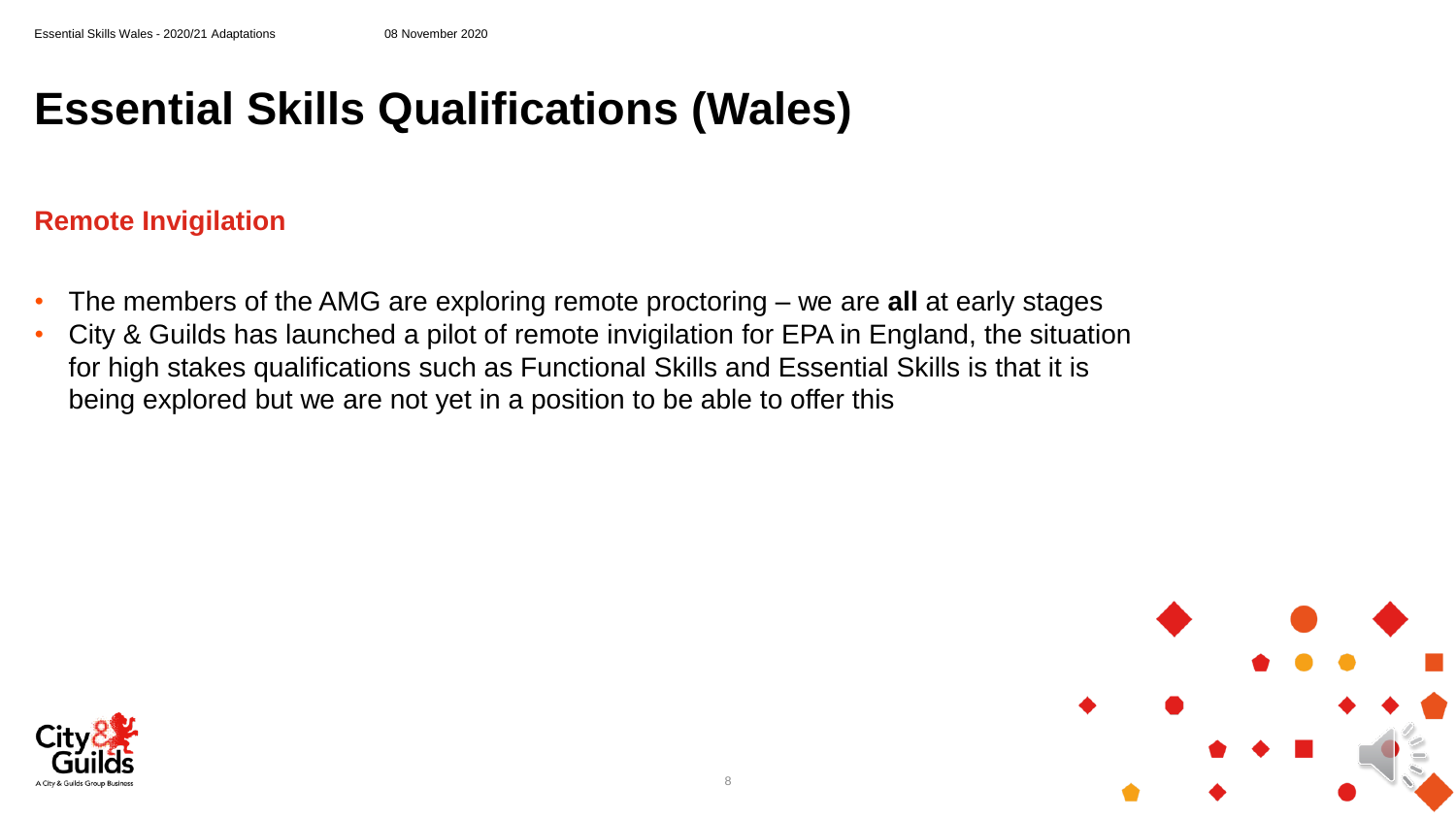### **Regular monthly sessions**

**We are planning to have a monthly opportunity for centres to join us for a Q&A session to share feedback and good practice.**

**To help us organise this to work for you, please can you respond to these questions by [email quoting Q1, Q2 and Q3 and your answers, sending your email to: pre](mailto:pre-employment@cityandguilds.com)employment@cityandguilds.com**

- Q1 Is once a month a reasonable frequency? Yes or No? If No what frequency would work for you?
- Q2 Would an open session that allows you to ask your questions "live" work Yes or No?
- Q3 Would you prefer a practice sharing forum Yes or No?